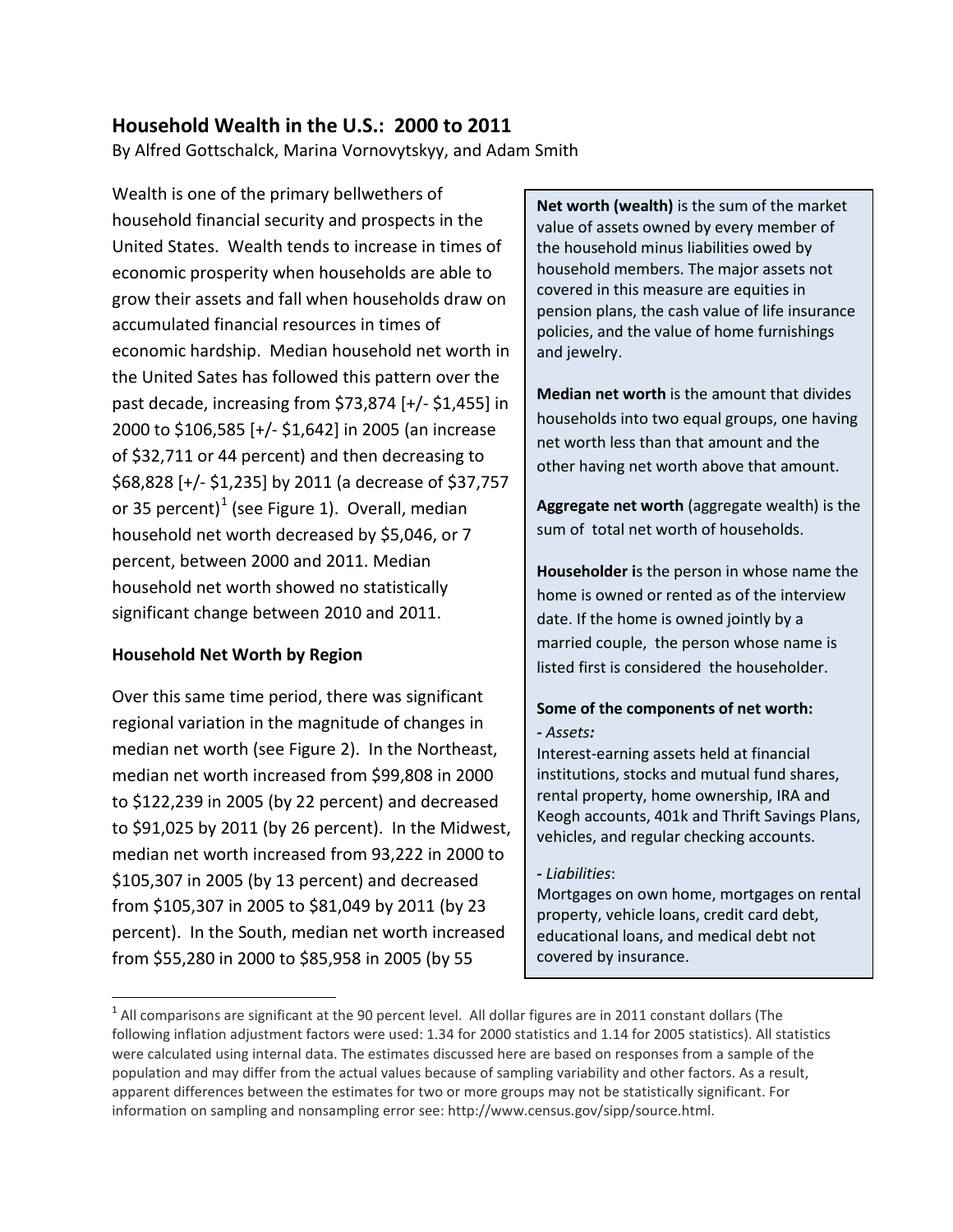percent) and decreased to \$60,700 by 2011 (by 29 percent). The West experienced the largest changes over the last decade: median net worth increased from \$70,428 in 2000 to \$146,841 in 2005 (by 109 percent) and decreased to \$59,431 by 2011 (by 60 percent).

#### **Net Worth Excluding Home Equity**

Over the past decade, median net worth excluding home equity has not exhibited the same degree of variability as median net worth. Median net worth excluding home equity increased by \$2,615 (or 14 percent) between 2000 and 2005 and decreased by \$3,815 (or 18 percent) between 2005 and 2011 – a change that, while still large in percentage terms, is relatively small in absolute terms. The above suggests that the changes in overall median net worth observed over the past decade have been driven primarily by changes in one of its major components – equity that American households hold in their homes.

With the exception of the Midwest, all regions experienced decreases in median net worth excluding home equity between 2005 and 2011. For example, in the Northeast, median net worth excluding home equity decreased from \$24,658 in 2005 to \$20,020 in 2011 (by 19 percent). In the South, it decreased from \$14,811 in 2005 to \$13,000 in 2011 (by 12 percent). In the West, median net worth excluding home equity decreased from \$26,510 in 2005 to \$18,518 in 2011 (by 30 percent).

Overall, median net worth excluding home equity decreased by 7 percent between 2000 and 2011. However, median net worth excluding home equity increased from \$15,546 to \$16,942 between 2010 and 2011.

### **Composition of Net Worth[2](#page-1-0)**

 $\overline{\phantom{a}}$ 

Aggregate net worth is another indicator that can be used to gauge the financial well-being of Americans. Between 2000 and 2011, U.S. aggregate net worth increased from \$28.9 trillion to \$40.2 trillion. A sizeable part of this increase came from a change in the total amount of wealth that Americans held in their homes: in 2011, Americans held a total of \$10.1 trillion in their homes, an increase of \$1.5 trillion (17 percent) from 2000. The increase in housing wealth is largely explained by appreciation of home values, $^3$  $^3$  rather than by increases in home ownership rates, which have remained largely unchanged over this period.<sup>[4](#page-1-2)</sup>

At the same time, the *share* of overall wealth held in home equity has declined between 2000 and 2011 (see Figure 3). In 2000, 30 percent of all wealth was held in the form of home equity.

<span id="page-1-0"></span><sup>&</sup>lt;sup>2</sup> Individual outliers that highly influenced the mean value for each asset category were excluded.<br><sup>3</sup> One commonly used measure of home values is the Case-Shiller Index, which tracks home prices in 20

<span id="page-1-2"></span><span id="page-1-1"></span>metropolitan regions. For more information, please see [http://www.standardandpoors.com/indices/.](http://www.standardandpoors.com/indices/)<br><sup>4</sup> Please see<http://www.census.gov/housing/hvs/data/histtabs.html> for statistics on home ownership rates.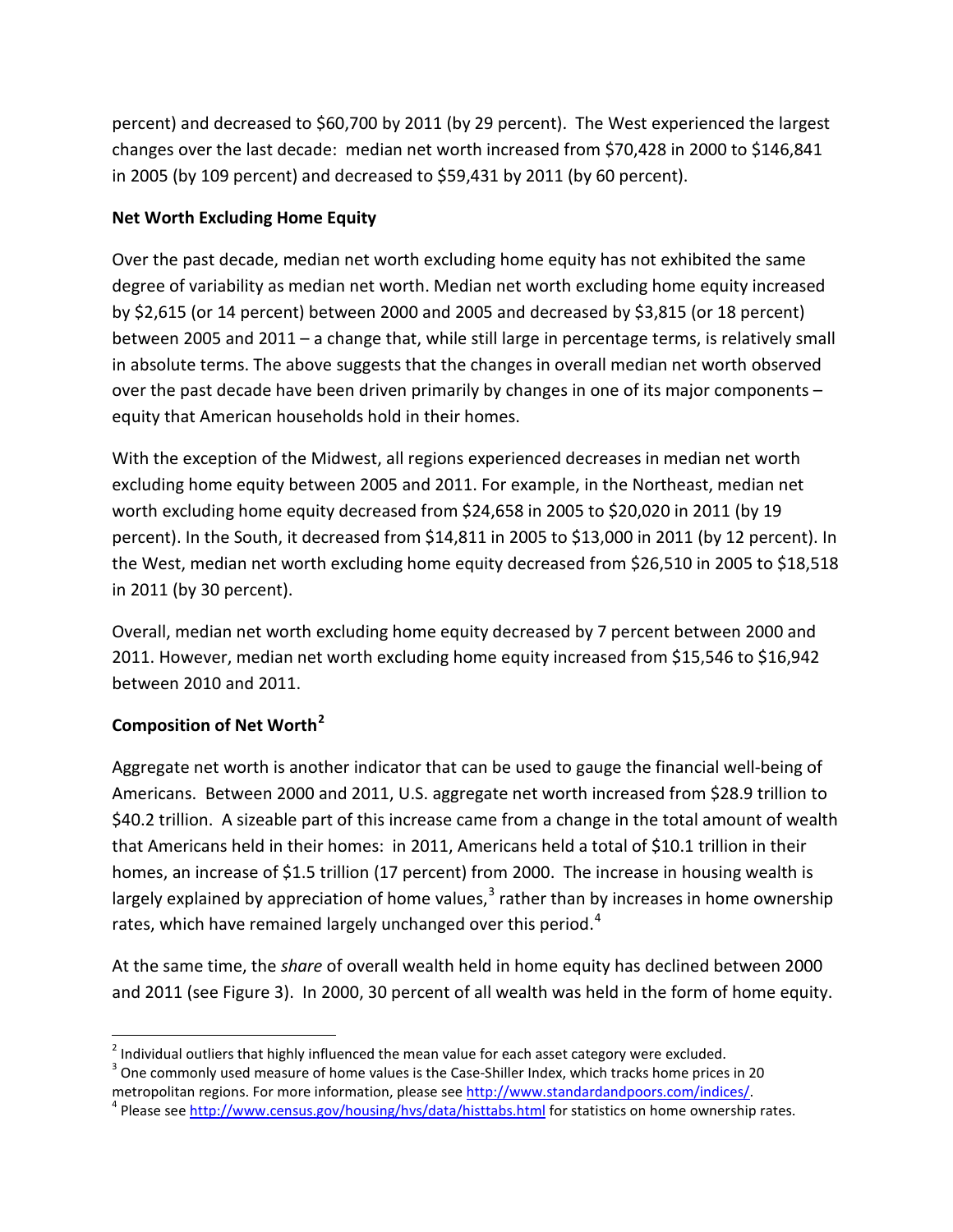By 2011, this percentage had declined to 25 percent. At the same time, the share of wealth held in retirement accounts increased from 18 percent to 30 percent over the same period.

These changes are part of a long-term shift in the U.S. wealth portfolio over time: in 1984, the first year SIPP collected household wealth data, 41 percent of U.S. total wealth was held in the form of home equity, while 7 percent was held in stocks and mutual funds, and only 2 percent was held in IRA and Keogh accounts. By contrast, in 2011, stocks and mutual funds accounted for 15 percent of all wealth, IRA and Keogh accounts accounted for 15 percent, and 401K/Thrift Savings Plans, which became widely available in the early 1990s,  $5$  accounted for 16 percent. The share of interest-earning assets has decreased from 14 percent in 1984 to 5 percent in 2011.

The magnitudes of these long-term shifts in the U.S. wealth portfolio over time differ significantly by age group. The share of overall wealth held in housing by those with householders under 35 has declined from 46 percent in 1984 to 33 percent in 2000, and to 21 percent in 2011. For those 65 and older, this shift has been significantly less dramatic: the share of their total wealth held in housing showed no statistically significant change between 1984 and 2000 and declined from 33 percent to 23 percent between 2000 and 2011. At the same time, the share of total wealth held in interest earning accounts decreased the most for those 65 and older between 1984 and 2011: from 25 percent in 1984 to 10 percent in 2000, and to 4 percent in 2011. All age groups experienced increases in the share of wealth held in retirement accounts.

For additional wealth statistics, by select demographic and economic characteristics, please see [http://www.census.gov/people/wealth/.](http://www.census.gov/people/wealth/) **Disclaimer:** This report is released to inform interested parties of ongoing research and to encourage discussion of work in progress. The views expressed are those of the authors and not necessarily those of the U.S. Census Bureau.

Constant dollars is a term describing a dollar value after adjustment for inflation; due to inflation, the purchasing power of the dollar changes over time, so in order to compare dollar values from one year to another, dollar values need to be converted to constant dollar values. Constant dollar values represent an effort to remove the effects of price changes from statistical series reported in dollar terms. The Bureau of Labor Statistics' Consumer Price Index Research Series (CPI-RS) was used to adjust for inflation using the months which correspond to the timing of SIPP interviews. The following adjustment factors were used to convert dollar values to 2011 constant dollars:

2000 – 1.34 (November 1999 – February 2000) 2002 – 1.25 (September 2002 – December 2002) 2004 – 1.19 (September 2004 – December 2004) 2005 – 1.14 (September 2005 – December 2005) 2009 – 1.05 (August 2009 – November 2009) 2010 – 1.04 (August 2010 – November 2010)

l

<span id="page-2-0"></span><sup>&</sup>lt;sup>5</sup> Please see<http://www.ebri.org/pdf/publications/facts/0205fact.a.pdf> for a history of 401K plans.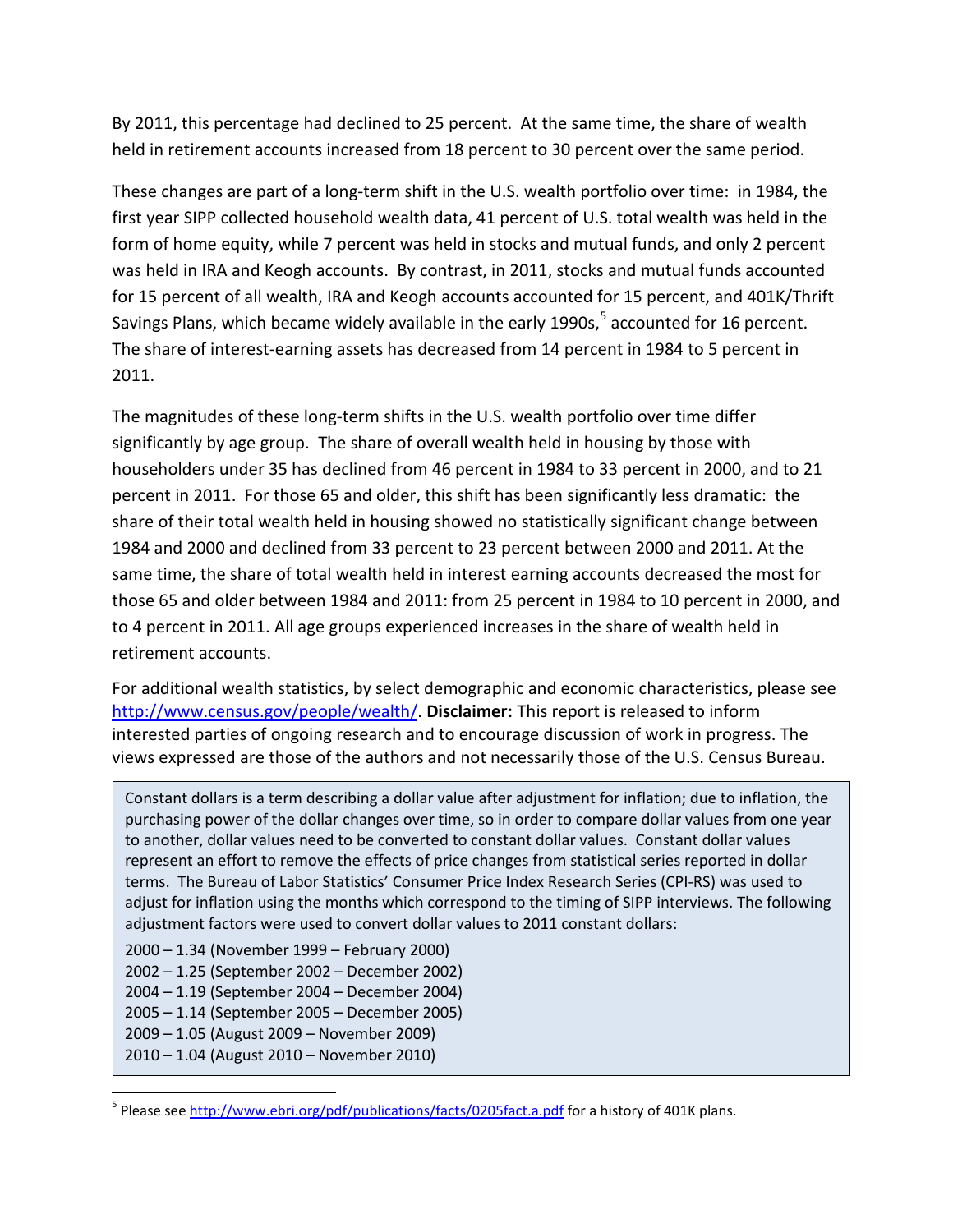

## **Figure 1: Median Net Worth of Households: 2000 to 2011**

**Source**: U.S. Census Bureau, Survey of Income and Program Participation, 1996, 2001, 2004 and 2008 Panels.

**Note:** *Median net worth* is the sum of the market value of assets owned by every member of the household minus liabilities owed by household members. *Case-Shiller Home Price Index* is a commonly used measure of home values that tracks home prices in 20 metropolitan regions. For more information, se[e http://www.standardandpoors.com/indices/.](http://www.standardandpoors.com/indices/) Please see<http://www.nber.org/cycles/cyclesmain.html> for business cycle reference dates.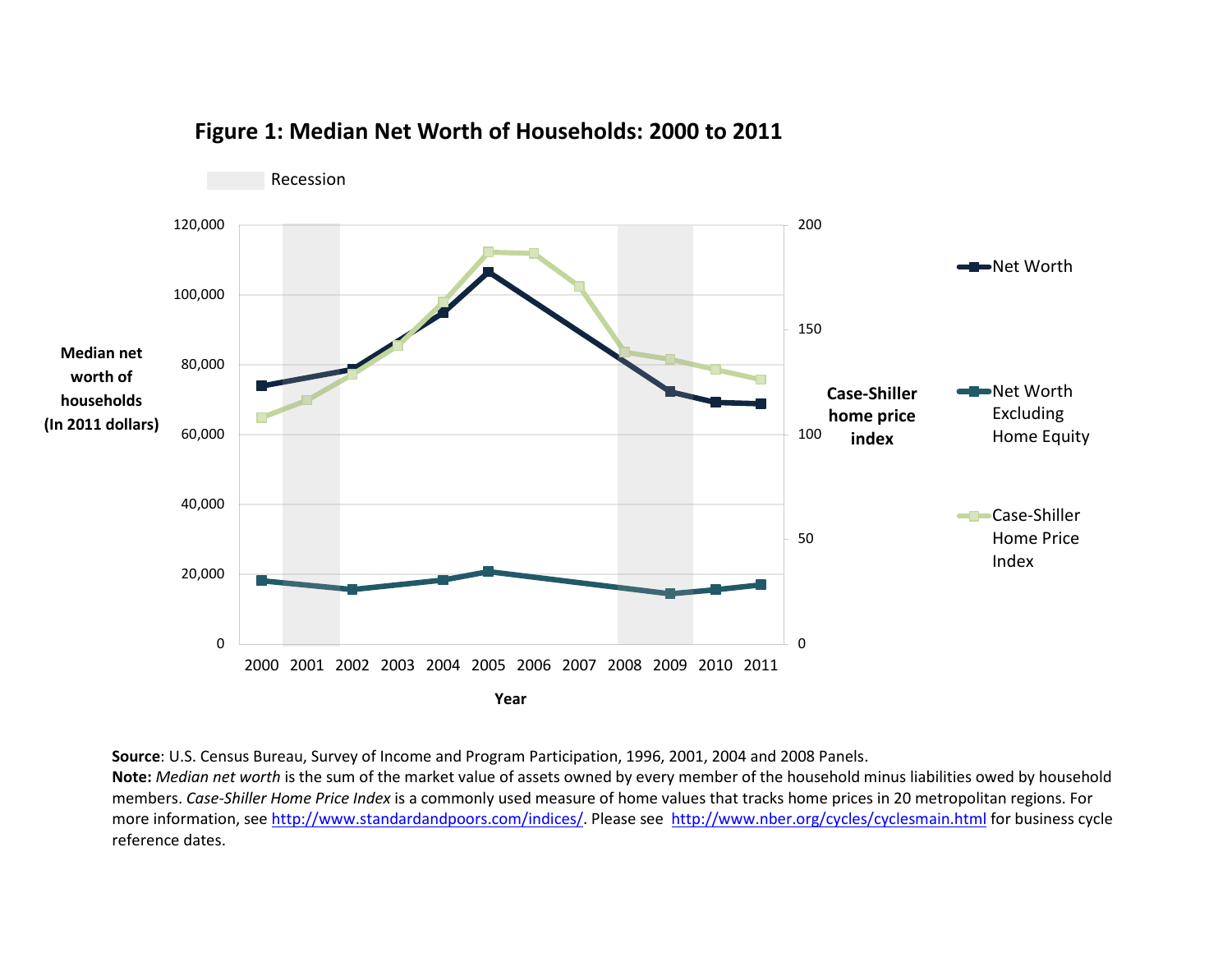

# **Figure 2. Median Net Worth of Households, by Region: 2000 to 2011**

**Region**

**Source**: U.S. Census Bureau, Survey of Income and Program Participation, 1996, 2004 and 2008 Panels.

**Note:** *Median net worth* is the sum of the market value of assets owned by every member of the household minus liabilities owed by household members.